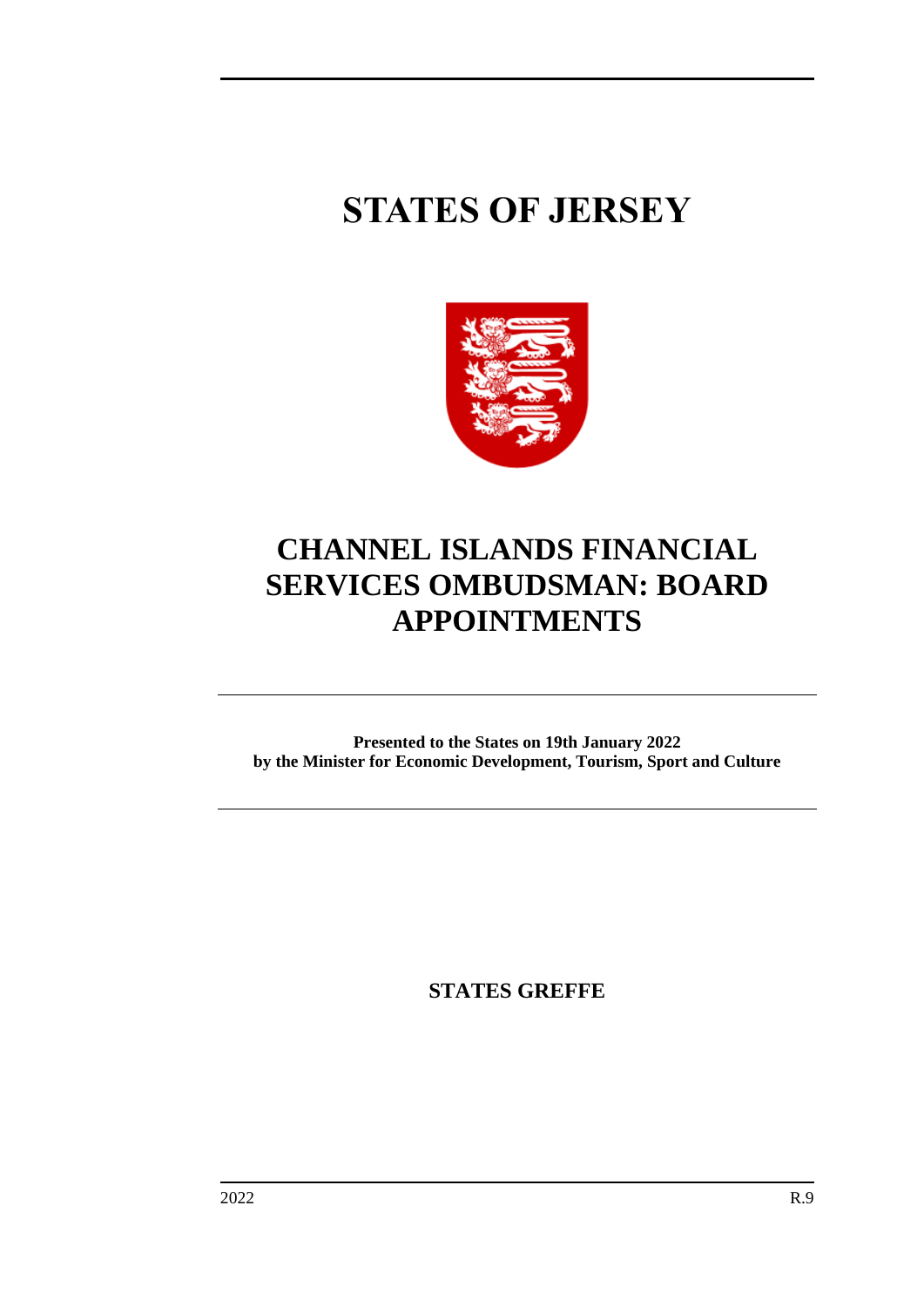#### **REPORT**

#### **Summary**

The Office of the Financial Services Ombudsman (OFSO) provides an independent dispute resolution service for unresolved complaints involving financial services. This report notifies the States of the Minister for Economic Development, Tourism, Sports and Culture's intention to re-appoint David Thomas as Chairman of the Board of OFSO and John Mills as Board member of OFSO. This is in line with the Minister's responsibilities under the Financial Services Ombudsman (Jersey) Law 2014 (the "Law").

#### **Background**

The Channel Islands Ombudsman (CIFO) comprises the OFSO in Jersey and an office in the Bailiwick of Guernsey. They operate together as CIFO under an arrangement entered into by the Minister for Economic Development, Tourism, Sport and Culture (EDTSC) with the States of Guernsey under Article 6(1) of the Law.

CIFO's operation is overseen by the OFSO boards, appointed jointly by the Minister for EDTSC and the Guernsey Committee for Economic Development. CIFO acts as one entity, effectively with a single combined board of directors (the "Board") empowered through legislation in both Jersey and Guernsey. CIFO's operation is funded by industry through levies and case fees so that no taxpayer funding is required. CIFO's legislation in Jersey and Guernsey establishes the independence of the Financial Ombudsman and sets out the various requirements it must fulfil.

Pursuant to article 2(6) of the Law, the Minister has power to re-appoint the current serving chair of OFSO with the term of his appointment being determined in advance. Pursuant to article 8A of the Law, the Minister has power by an instrument to re-appoint a board member for an additional period of a year if the Minister has agreed with the Chair of OFSO that exceptional circumstances render it impracticable to make an appointment for 3 years and the board member being re-appointed has not previously been re-appointed for one year under article 8A.

The Minister has received a request for the re-appointment of the current Chairman, David Thomas and board member John Mills both for a further term of one year. It has been agreed it is not possible for John Mills to be appointed for an additional 3-year term as this would be in breach of the maximum period permitted by the Law and by the Jersey Appointment Commission guidelines. He has not previously been reappointed under the Minister's powers under article 8A. The purpose of both extensions is to enable an orderly succession plan for the Board, ensuring continuity of expertise and a controlled handover of the Chair's office.

Guernsey has already approved the extensions of office for both candidates.

### **Candidates**

**David Thomas** has been chair of OFSO since 2015. He is chair of South West Mutual Ltd (UK) and an adviser for Citizen's Advice (UK). He was formerly: a lawyer in